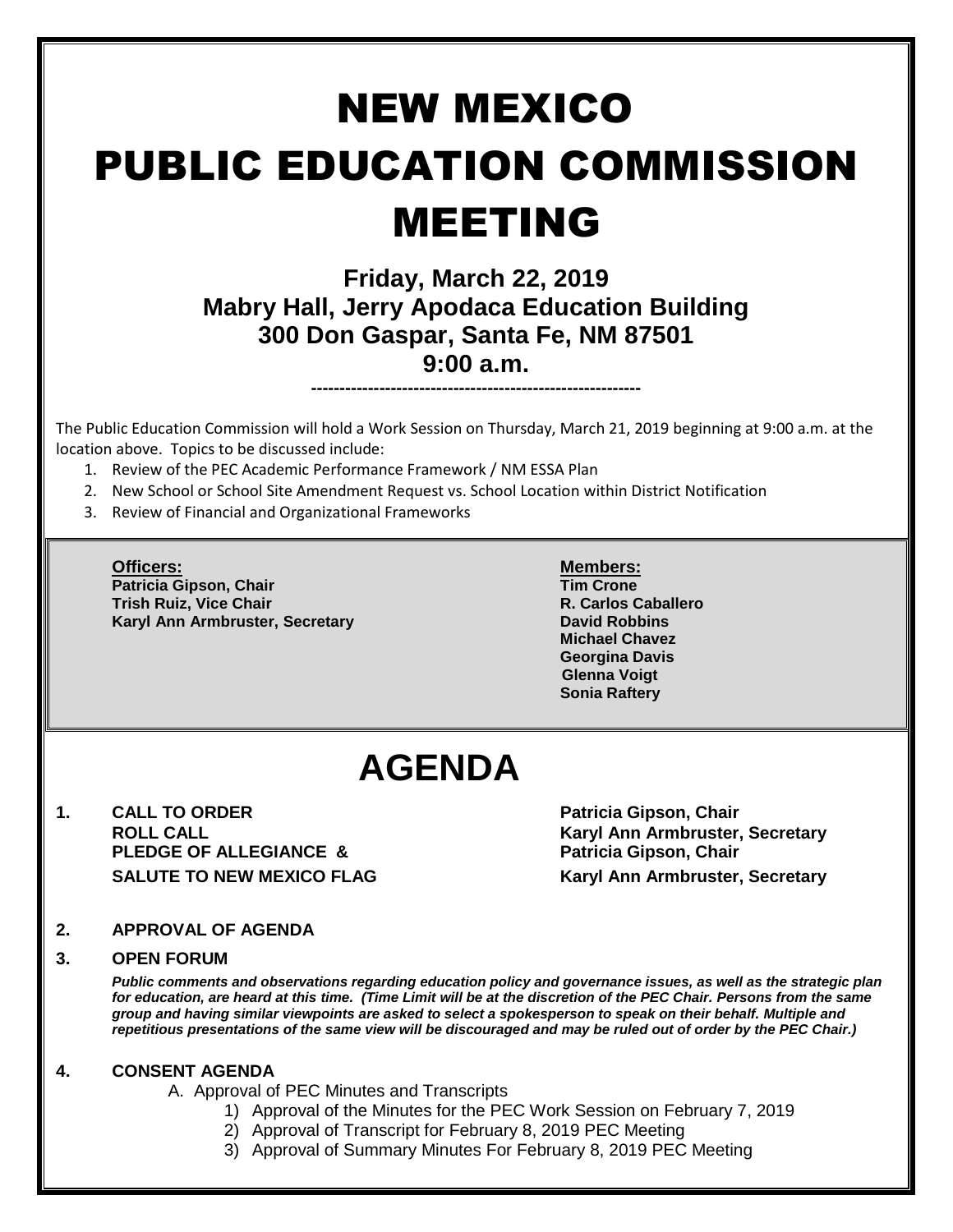- B. Change Notifications Governing Board Membership Changes
	- 1) La Promesa Early Learning
	- 2) Media Arts Collaborative Charter
	- 3) Sandoval Academy of Bilingual Education
- C. Change Notifications Governing Board Bylaws La Academia de Dolores Huerta
- D. Change Notifications Charter School Representative Southwest Secondary Learning Center

#### **5. REPORT FROM OPTIONS FOR PARENTS & THE CHARTER SCHOOL DIVISION—DISCUSSION AND POSSIBLE ACTIONS**

- *A.* Charter School Division Updates *(to include Staffing, Site Visits, Training, Implementation Year, School Closures, Grant, etc.)*
- *B.* Governing Board Concerns *(if submission is not complete by meeting date)*
	- 1) Media Arts Collaborative Charter
- C. Update on PED Legislative Bills
- D. Update on ESSA amendments
- E. Highlights and Appreciations
	- 1) Albuquerque School of Excellence
	- 2) Horizon Academy West
	- 3) Tierra Adentro

#### **6. AMENDMENT REQUESTS**

- A. Enrollment Cap Increase
	- Albuquerque School of Excellence
- B. Change to Grade Levels Served School of Dreams Academy

#### **7. DISCUSSION AND POSSIBLE ACTION ON RAÍCES DEL SABER XINACHTLI COMMUNITY SCHOOL UPDATE REPORT**

- **8. DISCUSSION AND POSSIBLE ACTION ON THE PEC FINANCIAL FRAMEWORK FOR CHARTER SCHOOLS**
- **9. DISCUSSION AND POSSIBLE ACTION ON THE PEC ORGANIZATIONAL FRAMEWORK FOR CHARTER SCHOOLS**
- **10. DISCUSSION AND POSSIBLE ACTION ON PEC LEGISLATIVE BILLS AND STRATEGY**

#### **11. REPORT FROM THE CHAIR**

- A. PEC Liaison List
- B. Emails and Computers for PEC Commissioners
- C. Update from Public Charter Schools of NM
- D. Update from New Mexico School Board Association

#### **12. PEC COMMENTS**

**13. EXECUTIVE SESSION: Pursuant to NMSA § 10-15-1(H)(7) DISCUSSION SUBJECT TO ATTORNEY-CLIENT PRIVILEGE PERTAINING TO THREATENED OR PENDING LITIGATION IN WHICH THE PUBLIC BODY IS OR MAY BECOME A PARTICIPANT, SPECIFICALLY AN ADMINISTRATIVE APPEAL PURSUANT TO THE CHARTER SCHOOL ACT OF LA ACADEMIA DE DOLORES HUERTA, RAÍCES DEL SABER XINACHTLI COMMUNITY SCHOOL, ALBUQUERUQE COLLEGIATE, AND MISSION ACHIEVEMENT AND SUCCESS CHARTER SCHOOL**